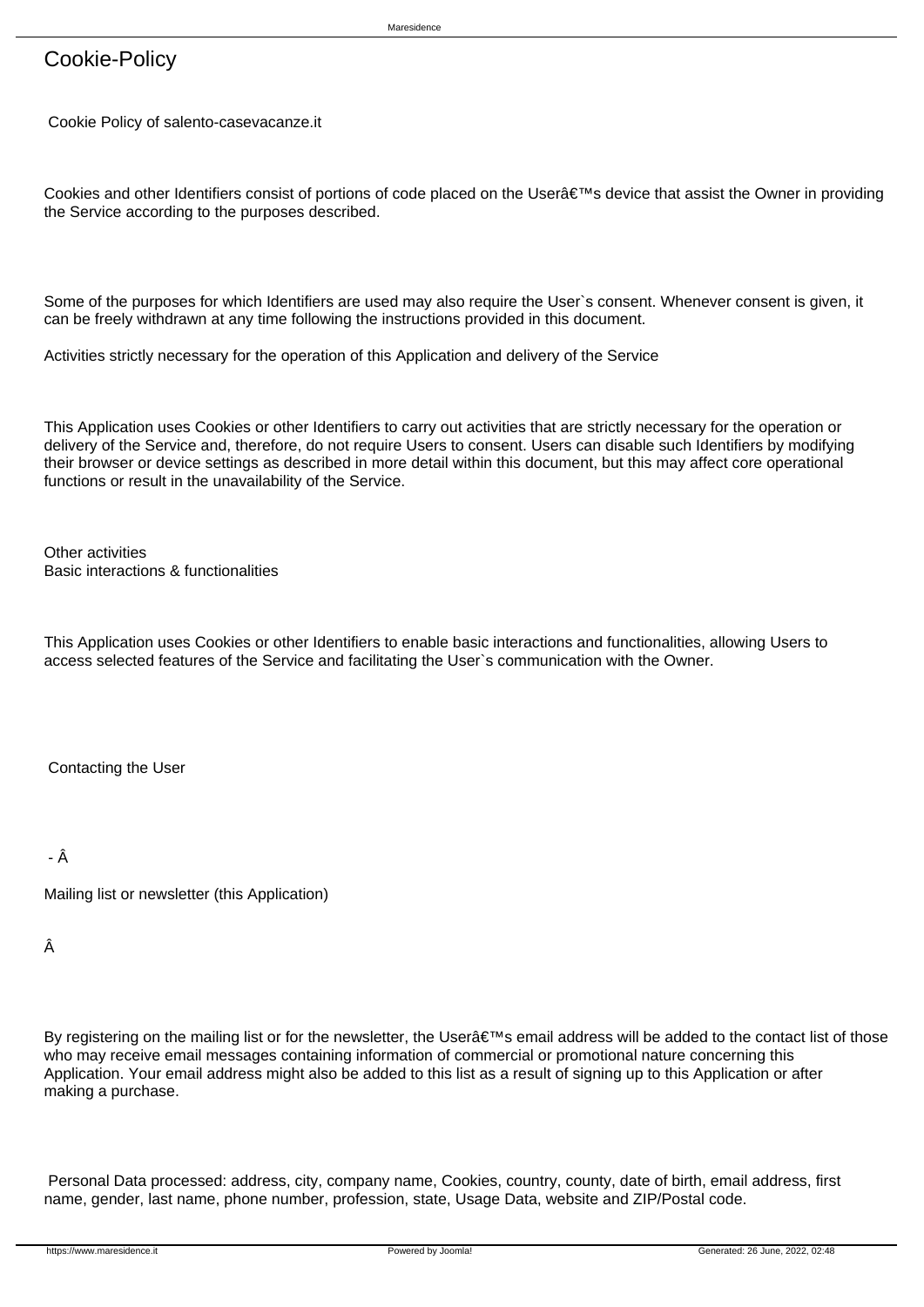- Â

 Interaction with live chat platforms

 Â

 This type of service allows Users to interact with third-party live chat platforms directly from the pages of this Application, for contacting and being contacted by this Application support service.

 If one of these services is installed, it may collect browsing and Usage Data in the pages where it is installed, even if the Users do not actively use the service. Moreover, live chat conversations may be logged.

 Tawk.to Widget (tawk.to ltd.)

 The Tawk.to Widget is a service for interacting with the Tawk.to live chat platform provided by tawk.to ltd.

 Personal Data processed: Cookies, Data communicated while using the service and Usage Data.

Place of processing: United Kingdom – Privacy Policy.

Experience enhancement

This Application uses Cookies or other Identifiers to provide a personalized user experience by improving the quality of preference management options, and by enabling interaction with external networks and platforms.

## Â

- Â

 Content commenting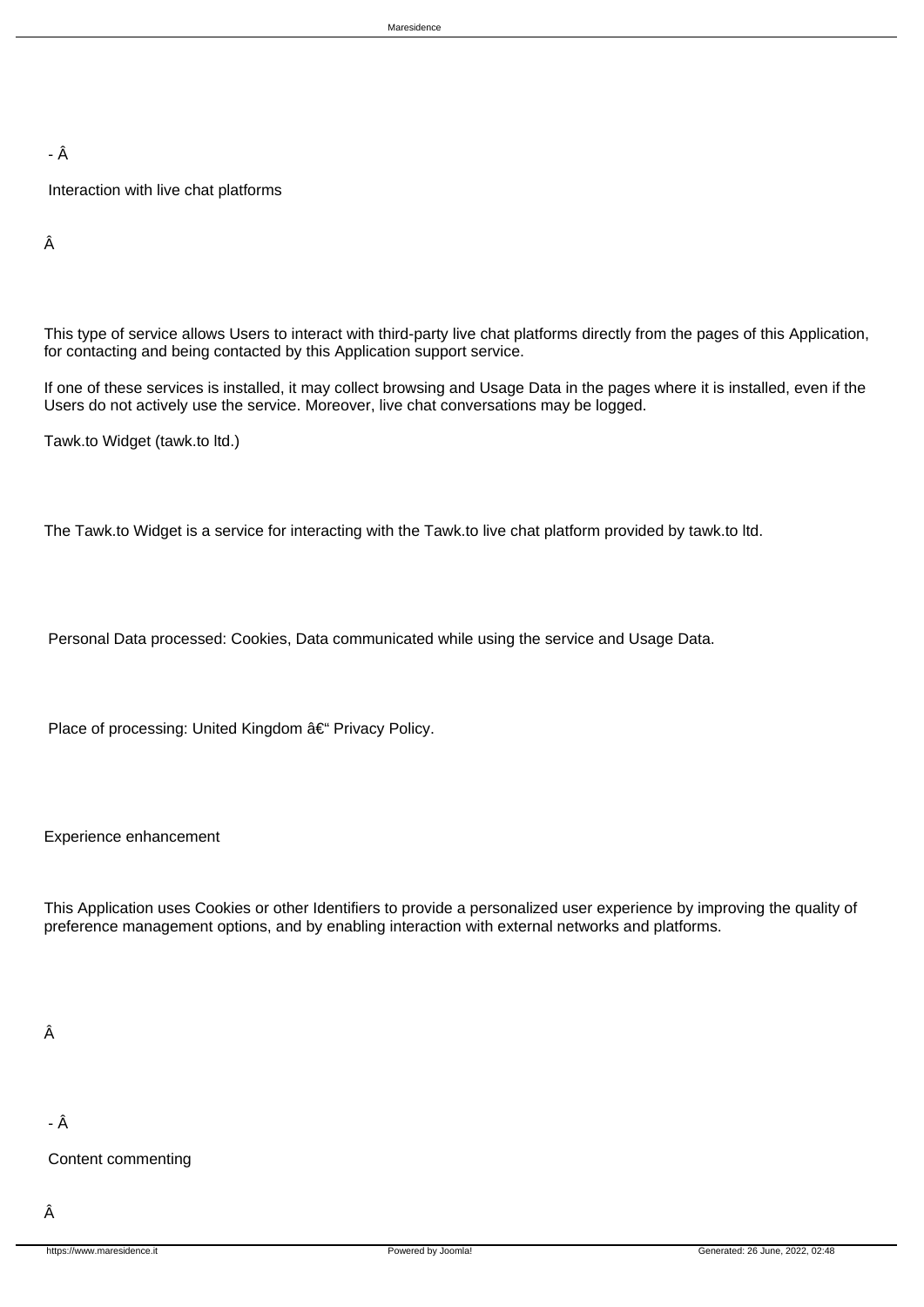Content commenting services allow Users to make and publish their comments on the contents of this Application.

 Depending on the settings chosen by the Owner, Users may also leave anonymous comments. If there is an email address among the Personal Data provided by the User, it may be used to send notifications of comments on the same content. Users are responsible for the content of their own comments.

 If a content commenting service provided by third parties is installed, it may still collect web traffic data for the pages where the comment service is installed, even when Users do not use the content commenting service.

 Facebook Comments (Facebook, Inc.)

 Facebook Comments is a content commenting service provided by Facebook, Inc. enabling the User to leave comments and share them on the Facebook platform.

 Personal Data processed: Cookies and Usage Data.

Place of processing: United States â€" Privacy Policy. Privacy Shield participant.

- Â

 Displaying content from external platforms

 Â

 Â

 This type of service allows you to view content hosted on external platforms directly from the pages of this Application and interact with them.

 This type of service might still collect web traffic data for the pages where the service is installed, even when Users do not use it.

 Google Maps widget (Google Ireland Limited)

 Google Maps is a maps visualization service provided by Google Ireland Limited that allows this Application to incorporate content of this kind on its pages.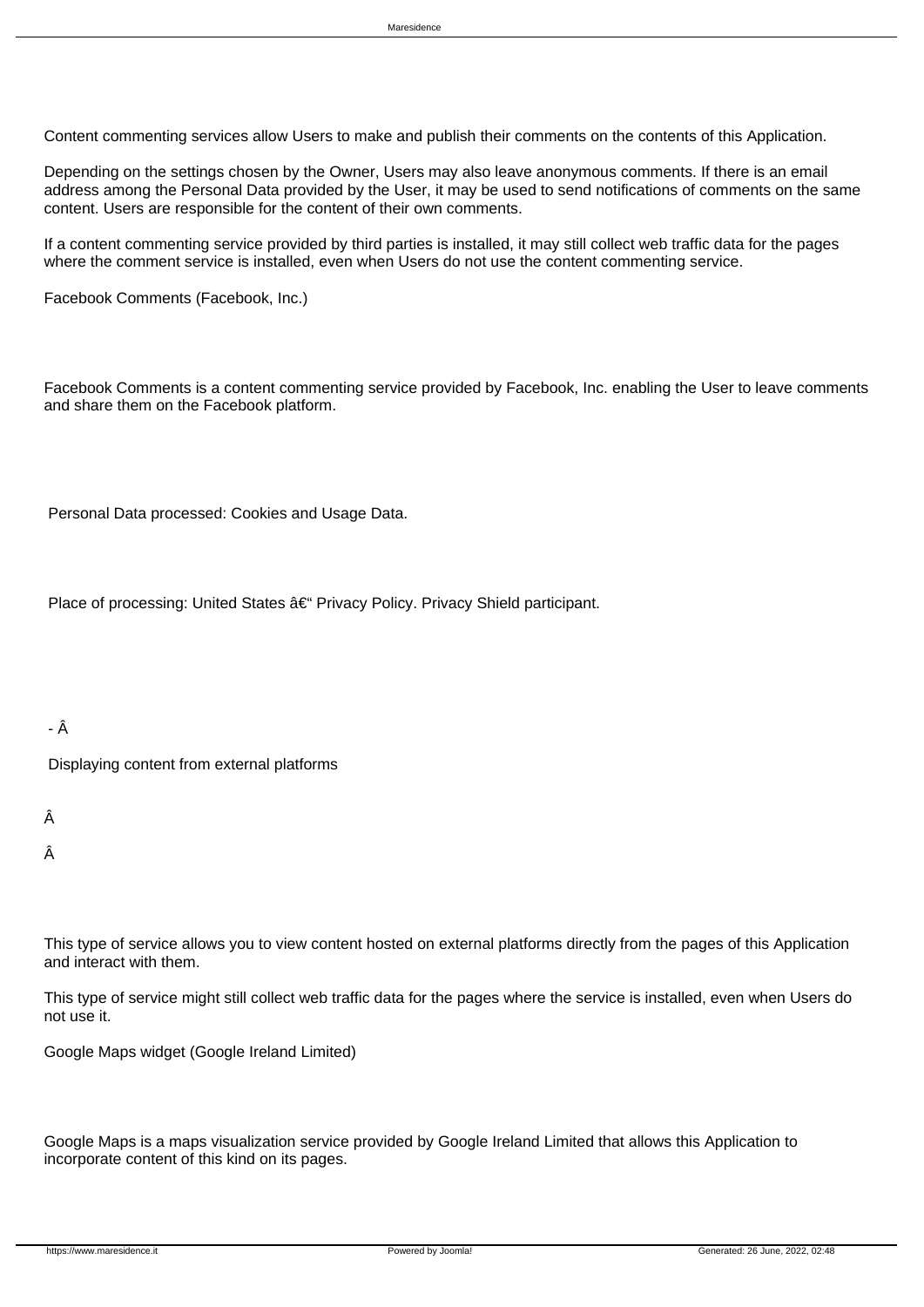Personal Data processed: Cookies and Usage Data.

Place of processing: Ireland â€" Privacy Policy. Privacy Shield participant.

#### - Â

 Interaction with external social networks and platforms

#### Â

 This type of service allows interaction with social networks or other external platforms directly from the pages of this Application.

The interaction and information obtained through this Application are always subject to the User's privacy settings for each social network.

 This type of service might still collect traffic data for the pages where the service is installed, even when Users do not use it.

 It is recommended to log out from the respective services in order to make sure that the processed data on this Application isn't being connected back to the User's profile.

 LinkedIn button and social widgets (LinkedIn Corporation)

The LinkedIn button and social widgets are services allowing interaction with the LinkedIn social network provided by LinkedIn Corporation.

 Personal Data processed: Cookies and Usage Data.

Place of processing: United States â€" Privacy Policy. Privacy Shield participant.

 Facebook Like button and social widgets (Facebook, Inc.)

 The Facebook Like button and social widgets are services allowing interaction with the Facebook social network provided by Facebook, Inc.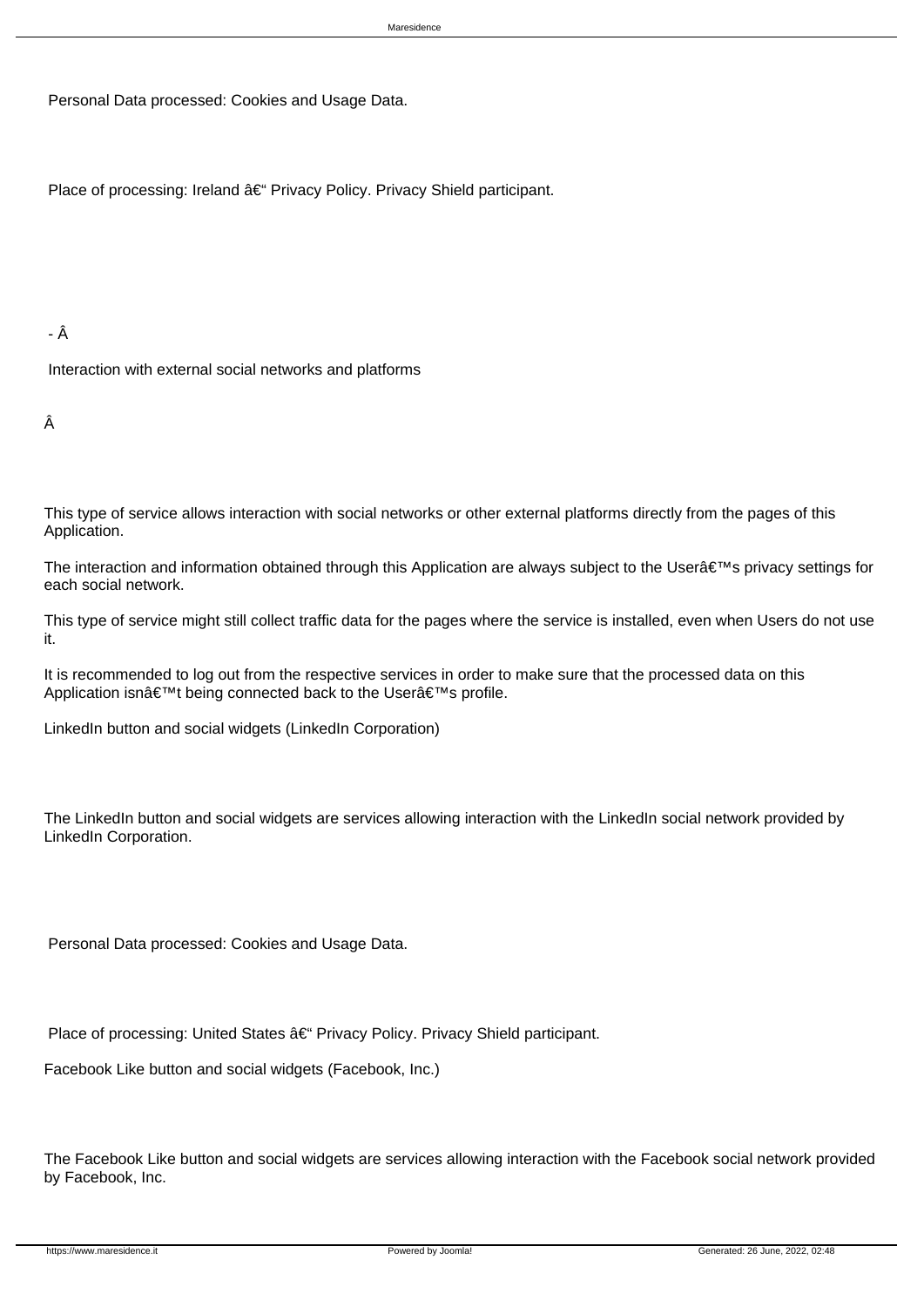Personal Data processed: Cookies and Usage Data.

Place of processing: United States â€" Privacy Policy. Privacy Shield participant.

 Twitter Tweet button and social widgets (Twitter, Inc.)

 The Twitter Tweet button and social widgets are services allowing interaction with the Twitter social network provided by Twitter, Inc.

 Personal Data processed: Cookies and Usage Data.

Place of processing: United States – Privacy Policy. Privacy Shield participant.

Pinterest "Pin it― button and social widgets (Pinterest, Inc.)

The Pinterest  $â€ceP$ in it― button and social widgets are services allowing interaction with the Pinterest platform provided by Pinterest Inc.

 Personal Data processed: Cookies and Usage Data.

Place of processing: United States – Privacy Policy.

 Measurement

 This Application uses Cookies or other Identifiers to measure traffic and analyze User behavior with the goal of improving the Service.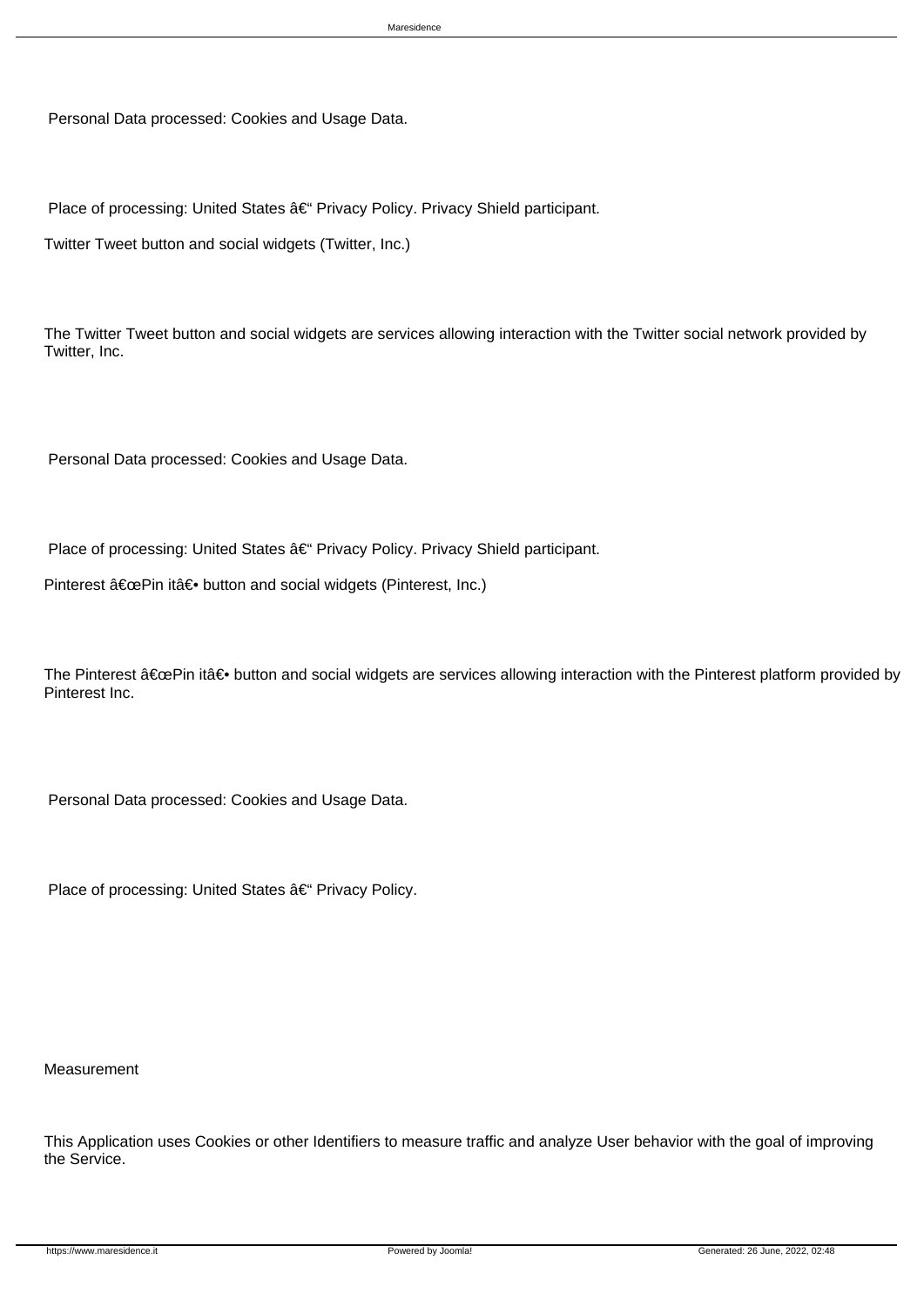- Â

#### Analytics

 Â

 The services contained in this section enable the Owner to monitor and analyze web traffic and can be used to keep track of User behavior.

 Google Analytics (Google Ireland Limited)

Google Analytics is a web analysis service provided by Google Ireland Limited ("Google―). Google utilizes the Data collected to track and examine the use of this Application, to prepare reports on its activities and share them with other Google services.

 Google may use the Data collected to contextualize and personalize the ads of its own advertising network.

 Personal Data processed: Cookies and Usage Data.

Place of processing: Ireland  $\hat{a} \in \hat{B}^*$  Privacy Policy  $\hat{a} \in \hat{B}^*$  Opt Out. Privacy Shield participant.

 Facebook Ads conversion tracking (Facebook pixel) (Facebook, Inc.)

 Facebook Ads conversion tracking (Facebook pixel) is an analytics service provided by Facebook, Inc. that connects data from the Facebook advertising network with actions performed on this Application. The Facebook pixel tracks conversions that can be attributed to ads on Facebook, Instagram and Audience Network.

 Personal Data processed: Cookies and Usage Data.

Place of processing: United States – Privacy Policy. Privacy Shield participant.

 Anonymized analytics services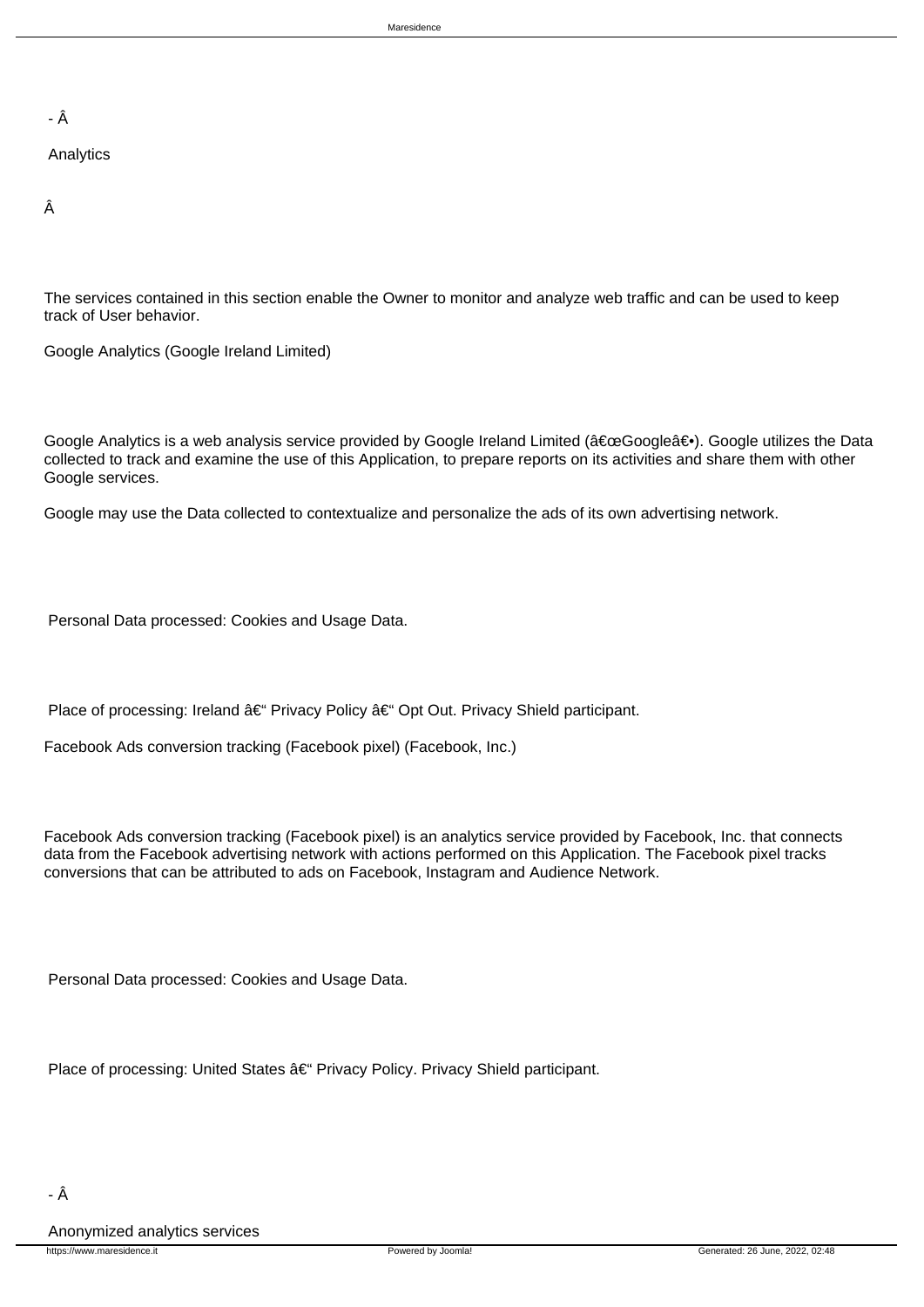Â

 The services contained in this section are third-party services that enable the Owner, through the use of Cookies and other Identifiers, to manage third-party analytics in an anonymized form. Depending on the applicable law these services may not require Users to consent. In such cases Users can disable the Identifiers by modifying their browser or device settings as described in more detail within this document.

 Google Analytics with anonymized IP (Google Ireland Limited)

Google Analytics is a web analysis service provided by Google Ireland Limited ("Google―). Google utilizes the Data collected to track and examine the use of this Application, to prepare reports on its activities and share them with other Google services.

 Google may use the Data collected to contextualize and personalize the ads of its own advertising network.

 This integration of Google Analytics anonymizes your IP address. It works by shortening Users` IP addresses within member states of the European Union or in other contracting states to the Agreement on the European Economic Area. Only in exceptional cases will the complete IP address be sent to a Google server and shortened within the US.

 Personal Data processed: Cookies and Usage Data.

Place of processing: Ireland â€" Privacy Policy â€" Opt Out. Privacy Shield participant.

- Â

 Content performance and features testing (A/B testing)

 Â

 The services contained in this section allow the Owner to track and analyze the User response concerning web traffic or behavior regarding changes to the structure, text or any other component of this Application.

 Google Optimize (Google Ireland Limited)

 Google Optimize is an A/B testing service provided by Google Ireland Limited ("Google").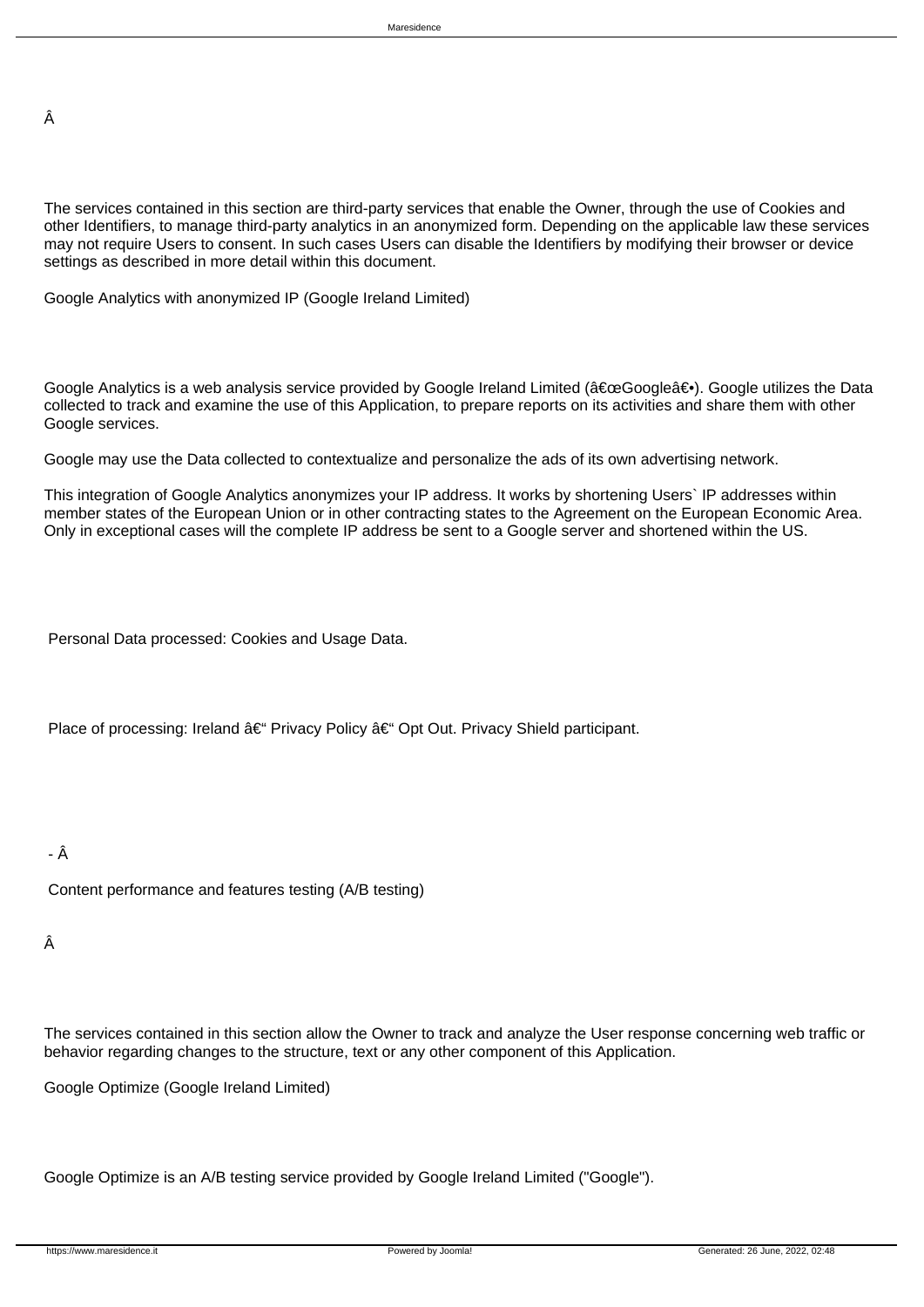Google may use Personal Data to contextualize and personalize the ads of its own advertising network.

 Personal Data processed: Cookies and Usage Data.

Place of processing: Ireland â€" Privacy Policy. Privacy Shield participant.

- Â

 Managing data collection and online surveys

 Â

 This type of service allows this Application to manage the creation, deployment, administration, distribution and analysis of online forms and surveys in order to collect, save and reuse Data from any responding Users.

 The Personal Data collected depend on the information asked and provided by the Users in the corresponding online form.

 These services may be integrated with a wide range of third-party services to enable the Owner to take subsequent steps with the Data processed - e.g. managing contacts, sending messages, analytics, advertising and payment processing.

 Facebook lead ads (Facebook, Inc.)

 Facebook lead ads is an advertising and data collection service provided by Facebook, Inc. that allows form-based ads to be shown to Users pre-populated with Personal Data from their Facebook profiles, such as names and email addresses. Depending on the type of advertisement, Users may be requested to provide further information.

 Form submission results in the collection and processing of these Data by the Owner under this privacy policy, and only for the specific purpose outlined on the form and/or inside this privacy policy, where provided.

 Users may exercise their rights, at any time, including the right to withdraw their consent to the processing of their Data, as specified in the section containing information about User rights in this privacy policy.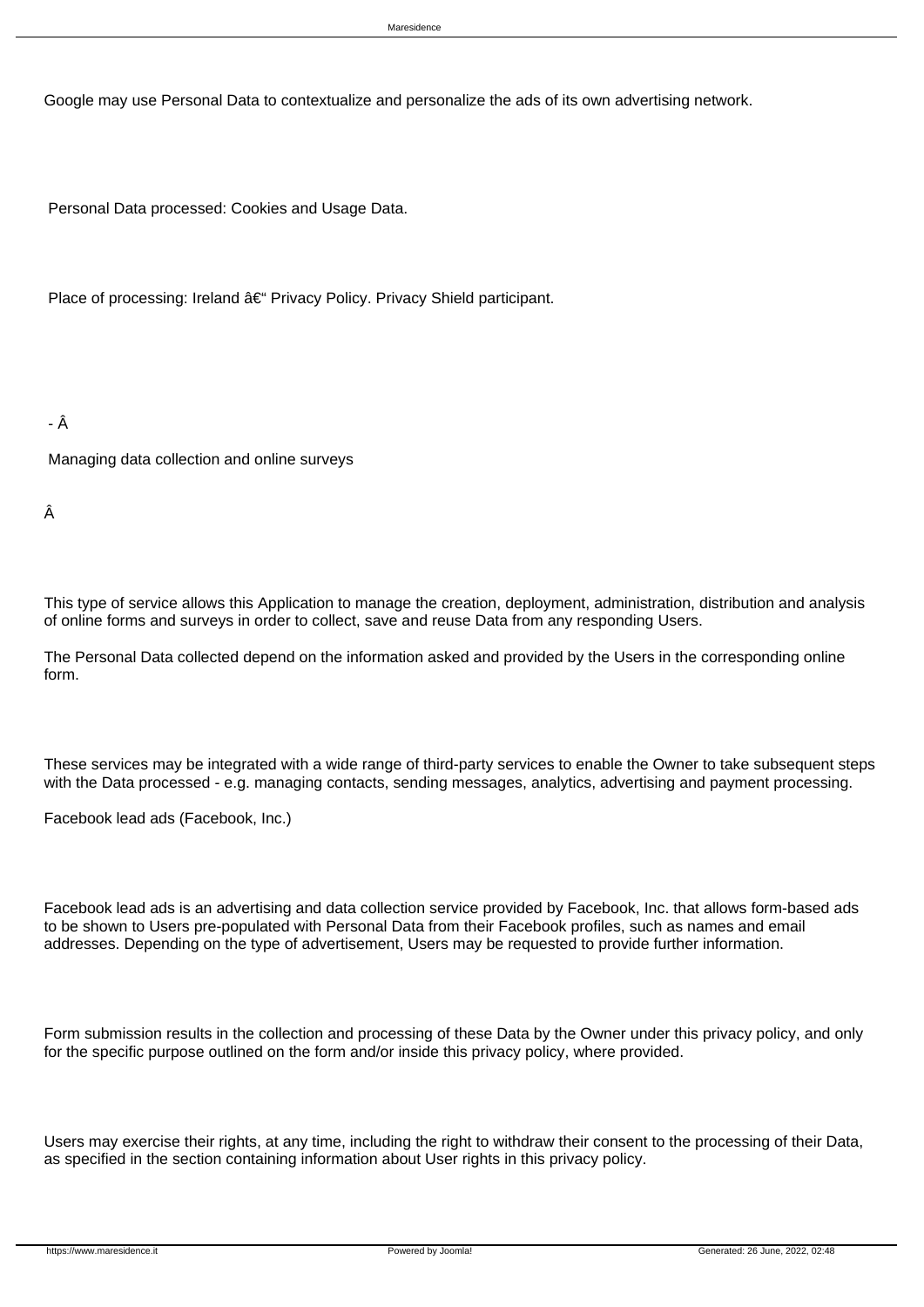Personal Data processed: address, city, Cookies, Data communicated while using the service, date of birth, email address, last name, Usage Data and ZIP/Postal code.

Place of processing: United States  $\hat{a} \in \hat{B}^*$  Privacy Policy  $\hat{a} \in \hat{B}^*$  Opt out. Privacy Shield participant.

 Â Â

Targeting & Advertising

This Application uses Cookies or other Identifiers to deliver personalized marketing content based on User behavior and to operate, serve and track ads.

Some of the services used by the Owner adhere to the IAB Transparency and Consent Framework, an initiative that facilitates responsible privacy practices across the digital advertising industry, providing Users with enhanced transparency and control over how their data are used for advertising tracking purposes. Users can customize their advertising preferences at any time by accessing the advertising preferences panel from within the cookie notice or via the relevant link on this Application.

This Application participates in the IAB Europe Transparency & Consent Framework and complies with its Specifications and Policies.

 Advertising

- Â

 This type of service allows User Data to be utilized for advertising communication purposes. These communications are displayed in the form of banners and other advertisements on this Application, possibly based on User interests.

 This does not mean that all Personal Data are used for this purpose. Information and conditions of use are shown below.

 Some of the services listed below may use Cookies or other Identifiers to identify Users or they may use the behavioral retargeting technique, i.e. displaying ads tailored to the User's interests and behavior, including those detected outside this Application. For more information, please check the privacy policies of the relevant services.

 In addition to any opt-out feature offered by any of the services below, Users may opt out by visiting the Network Advertising Initiative opt-out page.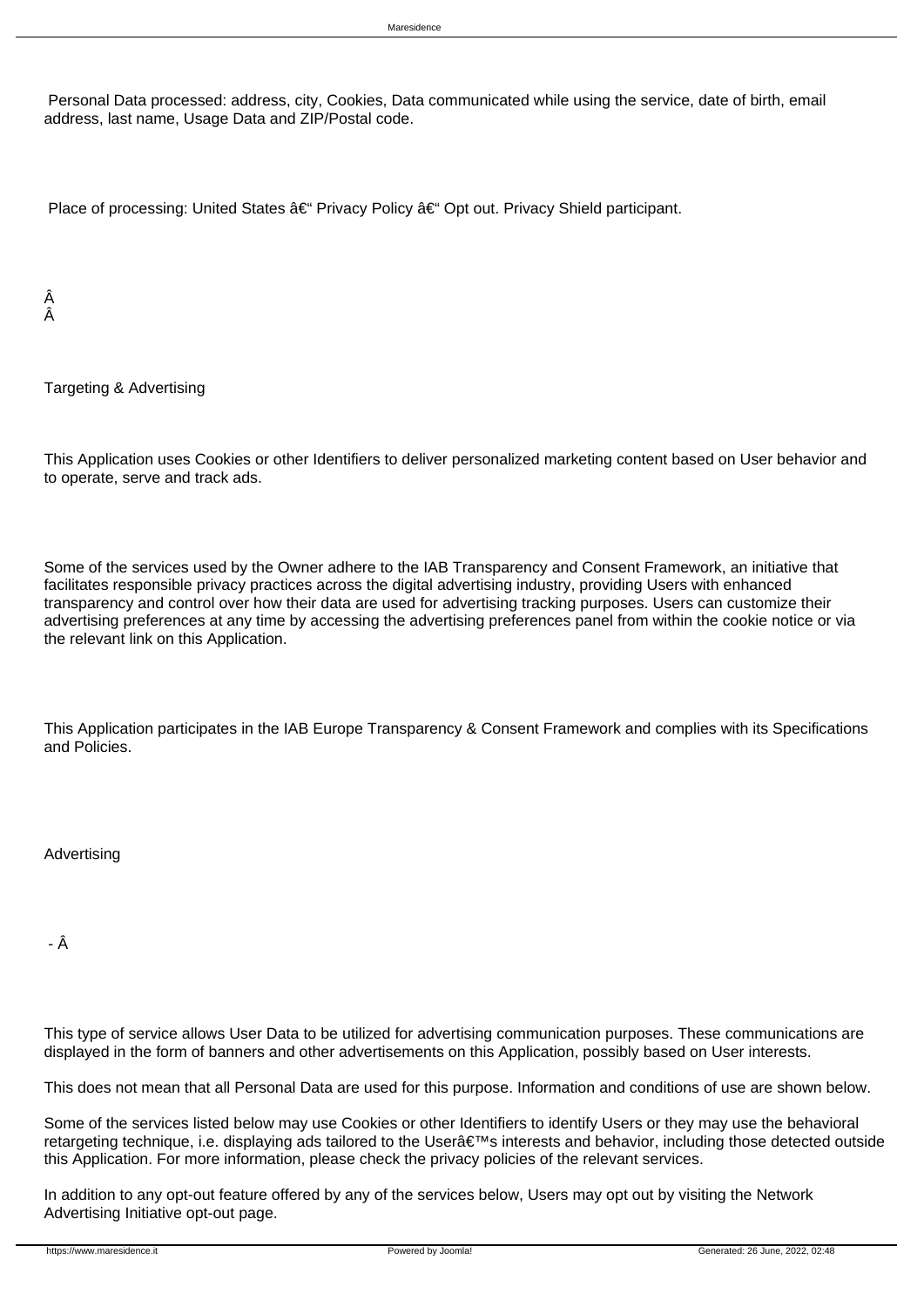Users may also opt-out of certain advertising features through applicable device settings, such as the device advertising settings for mobile phones or ads settings in general.

 Facebook Audience Network (Facebook, Inc.)

 Facebook Audience Network is an advertising service provided by Facebook, Inc. In order to understand Facebook`s use of Data, consult Facebook`s data policy.

 This Application may use identifiers for mobile devices (including Android Advertising ID or Advertising Identifier for iOS, respectively) and technologies similar to cookies to run the Facebook Audience Network service. One of the ways Audience Network shows ads is by using the User`s ad preferences. The User can control this in the Facebook ad settings.

 Users may opt-out of certain Audience Network targeting through applicable device settings, such as the device advertising settings for mobile phones or by following the instructions in other Audience Network related sections of this privacy policy, if available.

 Personal Data processed: Cookies, unique device identifiers for advertising (Google Advertiser ID or IDFA, for example) and Usage Data.

Place of processing: United States  $\hat{a} \in \hat{B}$  Privacy Policy  $\hat{a} \in \hat{B}$  Opt Out. Privacy Shield participant.

 Facebook Lookalike Audience (Facebook, Inc.)

 Facebook Lookalike Audience is an advertising and behavioral targeting service provided by Facebook, Inc. that uses Data collected through Facebook Custom Audience in order to display ads to Users with similar behavior to Users who are already in a Custom Audience list on the base of their past use of this Application or engagement with relevant content across the Facebook apps and services.

 On the base of these Data, personalized ads will be shown to Users suggested by Facebook Lookalike Audience.

 Users can opt out of Facebook`s use of cookies for ads personalization by visiting this opt-out page.

 Personal Data processed: Cookies and Usage Data.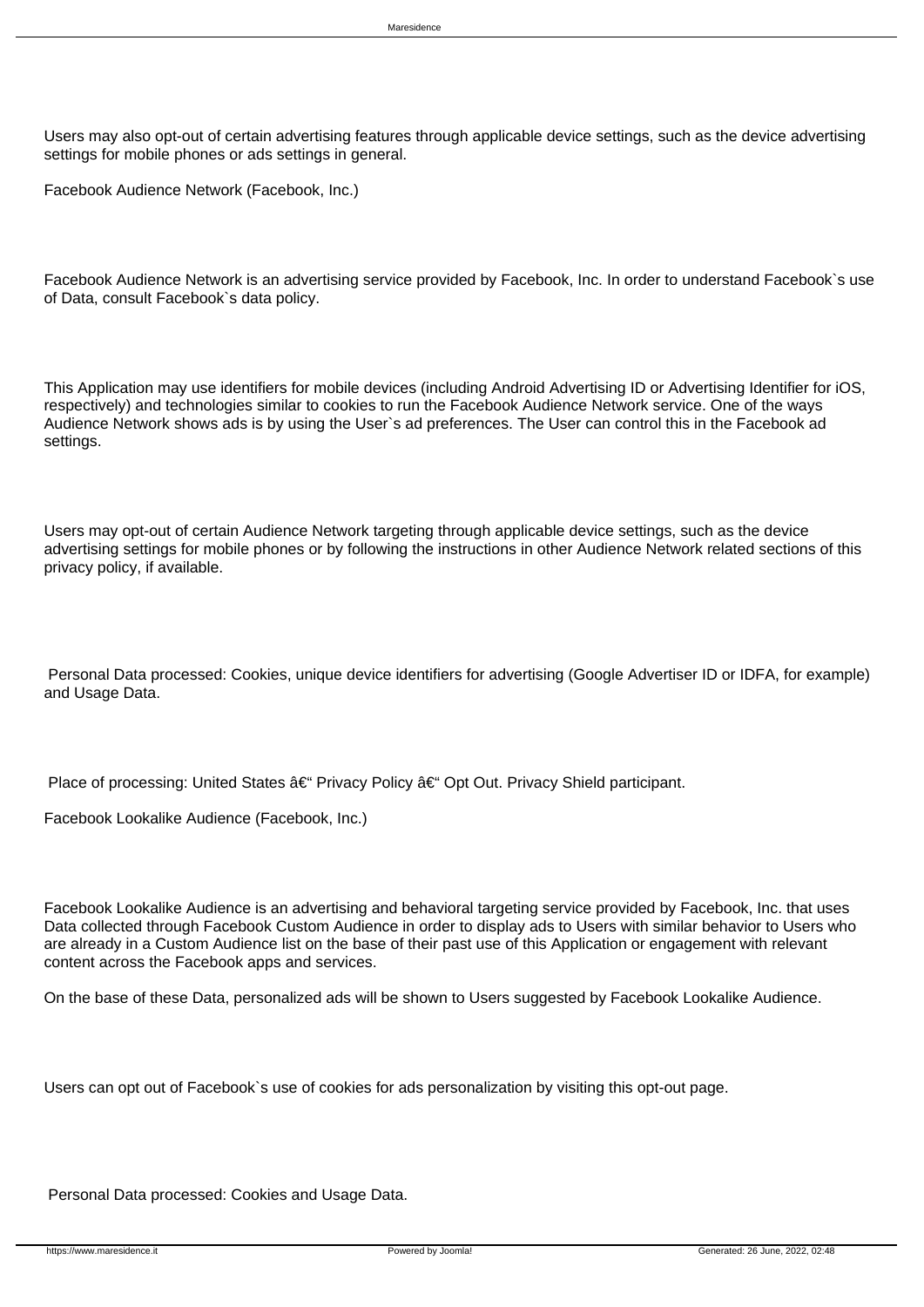Place of processing: United States â€" Privacy Policy â€" Opt Out. Privacy Shield participant.

 Â

 Â Â

### - Â

 Remarketing and behavioral targeting

 Â

 This type of service allows this Application and its partners to inform, optimize and serve advertising based on past use of this Application by the User.

 This activity is facilitated by tracking Usage Data and by using Cookies and other Identifiers to collect information which is then transferred to the partners that manage the remarketing and behavioral targeting activity.

 Some services offer a remarketing option based on email address lists.

 In addition to any opt-out feature provided by any of the services below, Users may opt out by visiting the Network Advertising Initiative opt-out page.

 Users may also opt-out of certain advertising features through applicable device settings, such as the device advertising settings for mobile phones or ads settings in general.

 Facebook Remarketing (Facebook, Inc.)

 Facebook Remarketing is a remarketing and behavioral targeting service provided by Facebook, Inc. that connects the activity of this Application with the Facebook advertising network.

 Personal Data processed: Cookies and Usage Data.

Place of processing: United States  $\hat{a} \in \hat{B}$  Privacy Policy  $\hat{a} \in \hat{B}$  Opt Out. Privacy Shield participant.

 Facebook Custom Audience (Facebook, Inc.)

 Facebook Custom Audience is a remarketing and behavioral targeting service provided by Facebook, Inc. that connects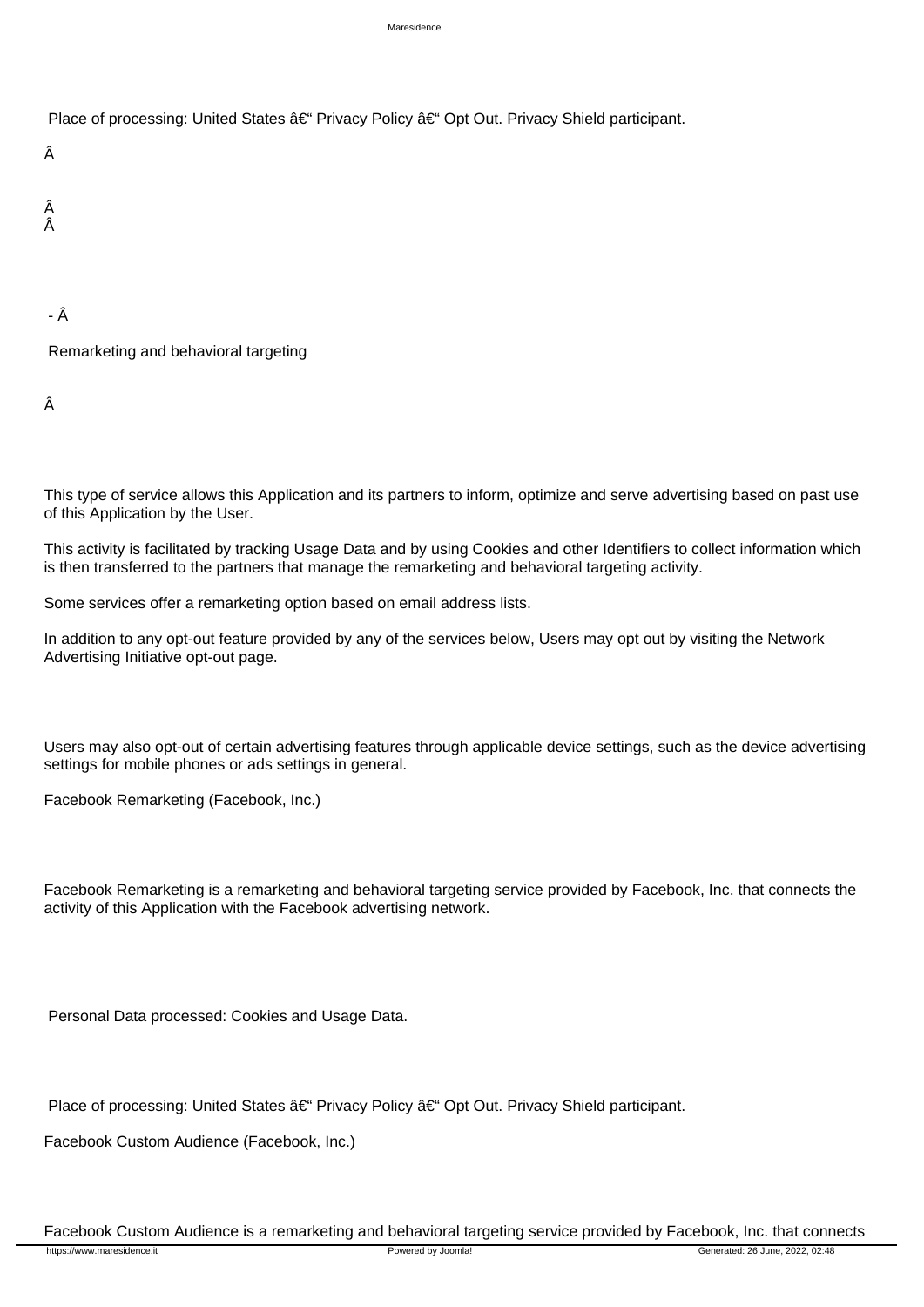the activity of this Application with the Facebook advertising network.

 Users can opt out of Facebook`s use of cookies for ads personalization by visiting this opt-out page.

 Personal Data processed: Cookies and email address.

Place of processing: United States  $\hat{a} \in \hat{H}$  Privacy Policy  $\hat{a} \in \hat{H}$  Opt Out. Privacy Shield participant.

How to provide or withdraw consent

Users can provide or withdraw consent to the use of Cookies and other Identifiers by setting their preferences within the cookie notice or by updating such preferences via the relevant consent-preferences widget accordingly, if available.

Additionally, Users can manage preferences regarding Identifiers directly from within their own device settings and prevent  $\hat{a} \in \hat{a}$  for example  $\hat{a} \in \hat{a}$  the storing of third-party Identifiers. It is also possible, via relevant browser or device features, to delete previously stored Identifiers, including those used to remember the User's initial consent. Users can, for example, find information about how to manage Identifiers in the most commonly used browsers at the following addresses: Google Chrome, Mozilla Firefox, Apple Safari and Microsoft Internet Explorer.

With regard to any Identifiers stored by third parties, Users can manage their preferences and withdraw their consent by clicking the related opt-out link (where provided), by using the means indicated in the third party`s privacy policy, or by contacting the third party.

Notwithstanding the above, Users are hereby informed that they may follow the instructions provided by YourOnlineChoices (EU), the Network Advertising Initiative (US) and the Digital Advertising Alliance (US), DAAC (Canada), DDAI (Japan) or other similar services. Such initiatives allow Users to select their tracking preferences for most of the advertising tools. The Owner thus recommends that Users make use of these resources in addition to the information provided in this document.

Owner and Data Controller

BarbarHouse s.r.l., Piazza San Pietro, 4 73042 Casarano (Le) P.Iva 04020580751

Owner contact email: amministrazione@barbarhouse.com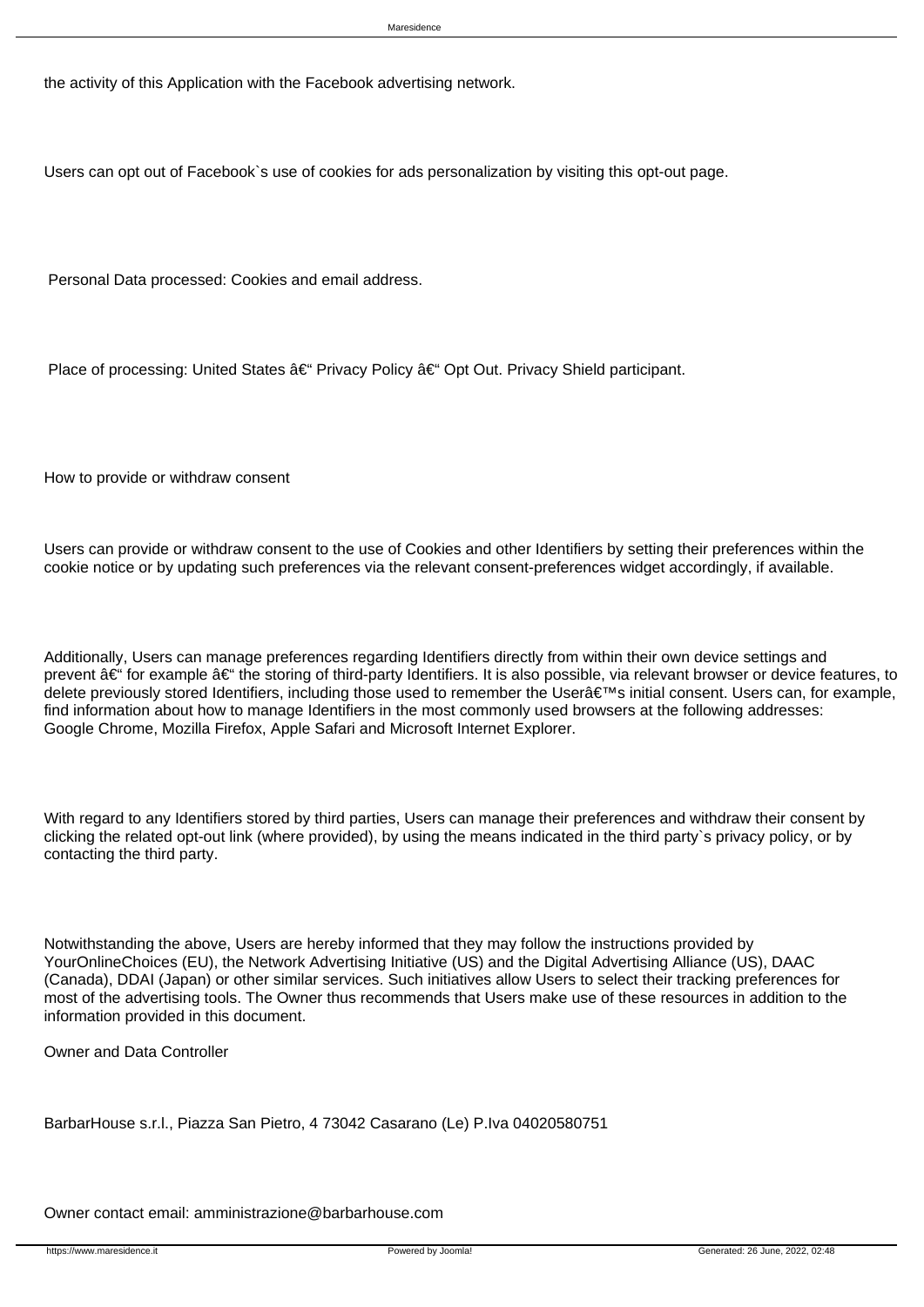Since the storing of third-party Cookies and other Identifiers through the services used within this Application cannot be technically controlled by the Owner, any specific references to Identifiers stored by third parties are to be considered indicative. In order to obtain complete information, the User is kindly requested to consult the privacy policies of the respective third-party services listed in this document.

Given the objective complexity surrounding technologies related to Cookies and other Identifiers, Users are encouraged to contact the Owner should they wish to receive any further information on the use of such Identifiers by this Application.

Definitions and legal references

Personal Data (or Data)

Any information that directly, indirectly, or in connection with other information  $\hat{a}\in$ " including a personal identification number  $\hat{a}\in$ " allows for the identification or identifiability of a natural person.

Usage Data

Information collected automatically through this Application (or third-party services employed in this Application), which can include: the IP addresses or domain names of the computers utilized by the Users who use this Application, the URI addresses (Uniform Resource Identifier), the time of the request, the method utilized to submit the request to the server, the size of the file received in response, the numerical code indicating the status of the server`s answer (successful outcome, error, etc.), the country of origin, the features of the browser and the operating system utilized by the User, the various time details per visit (e.g., the time spent on each page within the Application) and the details about the path followed within the Application with special reference to the sequence of pages visited, and other parameters about the device operating system and/or the User`s IT environment.

User

The individual using this Application who, unless otherwise specified, coincides with the Data Subject.

Data Subject

The natural person to whom the Personal Data refers.

Data Processor (or Data Supervisor)

The natural or legal person, public authority, agency or other body which processes Personal Data on behalf of the Controller, as described in this privacy policy.

Data Controller (or Owner)

The natural or legal person, public authority, agency or other body which, alone or jointly with others, determines the purposes and means of the processing of Personal Data, including the security measures concerning the operation and use of this Application. The Data Controller, unless otherwise specified, is the Owner of this Application.